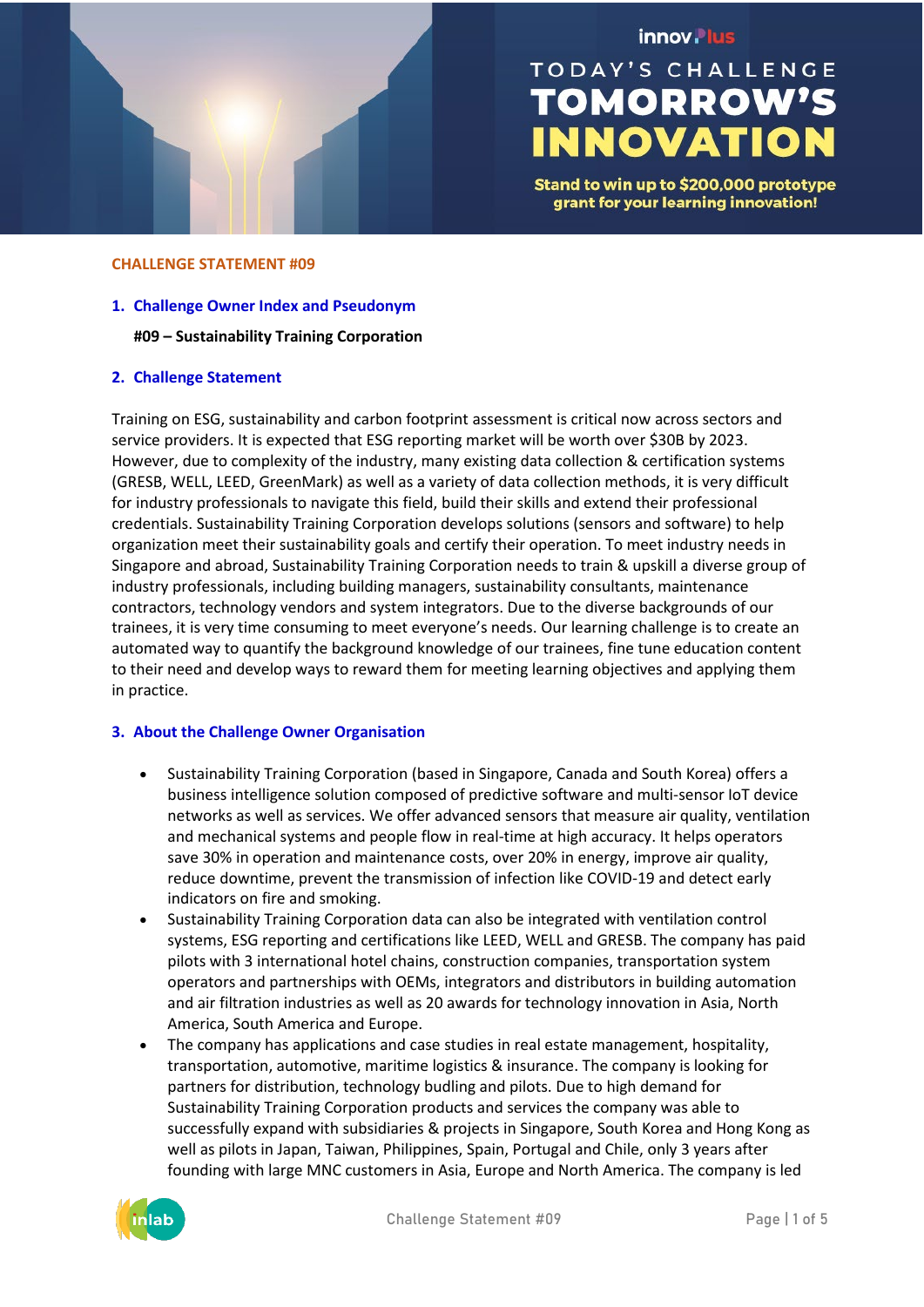by domain and technical experts, received investment from Techstars and is recognised by multiple global awards and accolades.

- In order to help companies, meet their sustainability and ESG goals faster, Sustainability Training Corporation created a training program (initially targeting stakeholders in real estate, including building owners, facility managers, consultants, contractors, tech vendors, and system integrators).
- Sustainability Training Corporation training program is designed to help real estate professionals better navigate the different certifications systems and help them achieve their sustainability targets, improve their competency or up-skill for their own professional growth.
- There are 3 main modules in this certification programme: (1) Introduction to running a successful sustainability program, certification options, methods and applications, (2) Digitisation of real estate management processes, (3) Integration of different property tech solutions to ensure successful projects.
- Learners who sign up have 2 main goals: 1) learn how to better quantify and reduce carbon emissions, 3) learn how to use technology to improve organisational processes.

## **4. Define the Challenge**

## **Current Situation**

- Training on ESG, sustainability and carbon footprint assessment is critical now across sectors and service providers. It is expected that ESG reporting market will be worth over \$30B by 2023. However, due to complexity of the industry, many existing data collection & certification systems (GRESB, WELL, LEED, GreenMark) as well as a variety of data collection methods, it is very difficult for industry professionals to navigate this field, build their skills and extend their professional credentials.
- Sustainability Training Corporation develop solutions (sensors and software) to help organisations meet their sustainability goals and certify their operation. We recruit, train and upskill industry professionals on the latest technologies to quantify ESG, emissions (scope 1, 2, 3), optimise certification process and optimise sustainability and wellness protocols. Our Founder and CEO, has PhD in Chemical and Environmental Engineering and spent 8 years teaching and 11 years providing technology and consulting services across real estate, construction, hospitality, logistics, marine and other sectors.
- To meet industry needs in Singapore and abroad, Sustainability Training Corporation launched a training program and certification system for real estate professionals.
- The training program is used to train & upskill a diverse group of industry professionals, including building managers, sustainability consultants, maintenance contractors, technology vendors and system integrators.

## **Past & Current Solutioning Efforts**

- The majority of sustainability training and certification are focussed on how to get a building to meet specific standards, not on training people to understand the possibilities and select the best option for improving sustainability within an organisation.
- It is critical that the organisations look at their business operations and processes more holistically and not just building mechanical and electrical systems.
- Due to the diverse backgrounds of our trainees, it is very time consuming to meet everyone's needs (e.g. some of the trainees we work with are in real-estate, some in technology, some in consulting, etc.) It is challenging to optimise the training efficiently for each of the trainee's unique context and evaluate the improvement in their skills as well as how they apply the new skills in their own environment and in their day-to-day work.

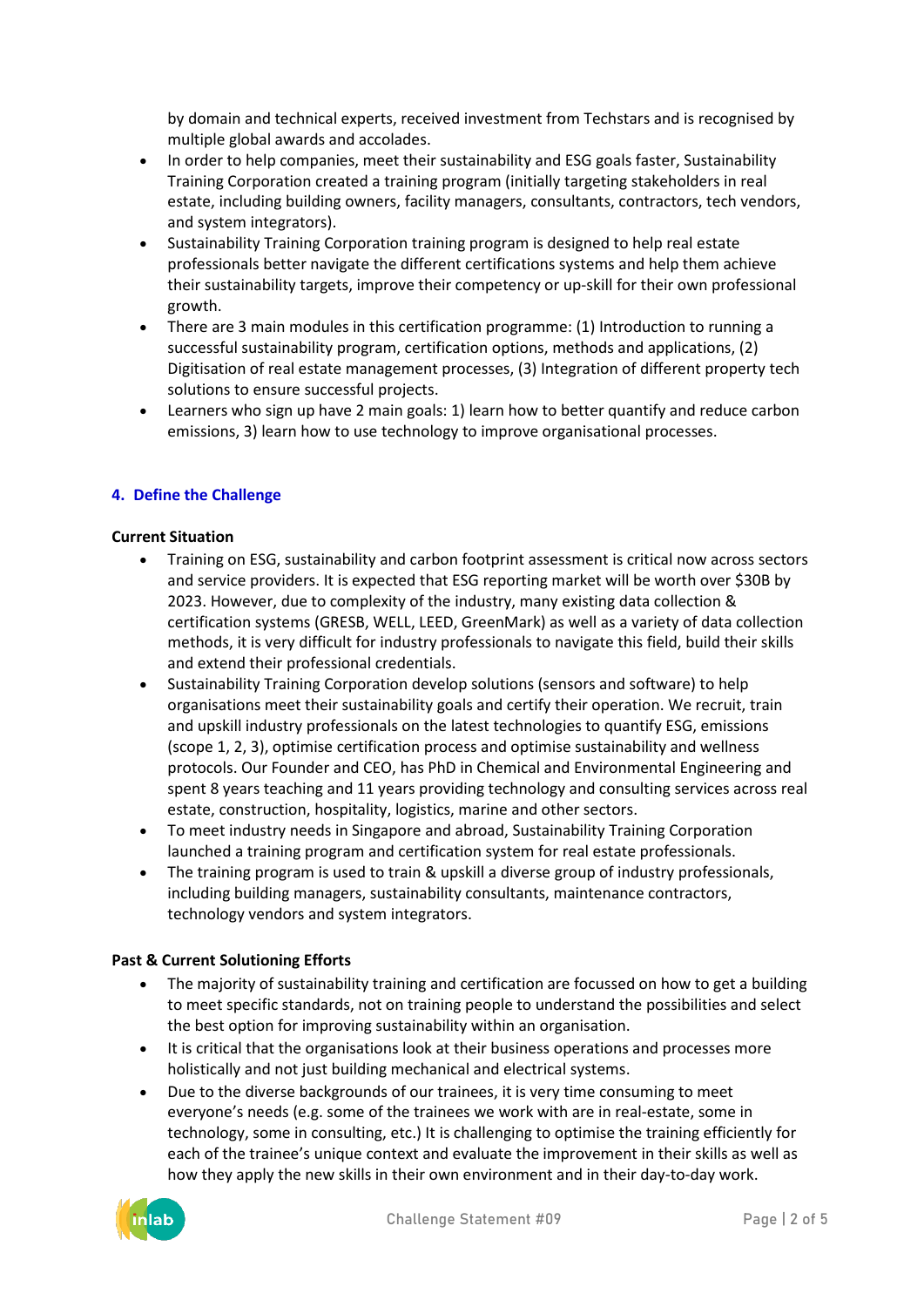- Our learning challenge is to create an automated way to quantify the background knowledge of our trainees, fine tune education content to their need and develop ways to reward them for meeting learning objectives and applying them in practice.
- We tried many approaches to optimise the training and evaluation process, including Zoom webinars, in-person workshops and training sessions. There are many challenges in these approaches, including:
	- 1. Challenges in recruiting and screening individuals to maximise their learning outcomes
	- 2. Difficulty in engaging trainees that come from different educational and professional backgrounds
	- 3. Challenges in valuating learning progress and incentivising the learners to keep upgrading their skills
	- 4. Challenges in tracking and quantifying the learner satisfaction
- The reason other solutions don't work well is because lack of:
	- 1. Lack of flexibility
	- 2. Lack of ability to optimise the content for the background and needs of specific individuals and their learning profiles
	- 3. Lack of automation and the time it takes to customise and revise the curriculum for individual needs
	- 4. Lack of solutions that engage learners in a more hands-on way while making the remote training possible
- We are looking for a solution that addressed the above challenges and creates a way for learners to use and be assessed on as part of the Sustainability Training Corporation certification programme. It would also be valuable if the proposed solutions can be used to assess people who are coming to be re-certified after several years.

## **Challenge / Gap / Unrealised Potential**

- It is critical for organisations to upskill their workers to meet the sustainability and net zero emissions objectives of organisations, as this is one of the core criteria of evaluation by investors.
- If the current sustainability targets are not met, organisations stand to lose millions of dollars in value.
- One of the reasons why it is challenging to meet the targets is the lack of trained professionals has week a bottleneck in helping organisations track their progress and optimise their ability to meet their goals. The inefficiency and lack of personalisation of current training solutions prevent us from reaching this goal. This increases stress for the trainers and frustration for the trainees.
- Assessing the application of skills sets within in the context of the learner's organisation can be challenging and time consuming. Due to COVID-19 restrictions, many professionals are also working from home, making it difficult to conduct assessments.

## **5. Targeted Learners / Users**

Our primary target users are 100 real estate professionals in our customers network. The secondary target use population is over 500,000 professionals in Singapore who are interested in upskilling on environmental reporting, as indicated by our market research.

## **6. Solution Partner and Deliverables**

We are looking for a solution partner with experience with corporate training, especially in sustainability, safety and wellness sectors. The solution partner should be comfortable with

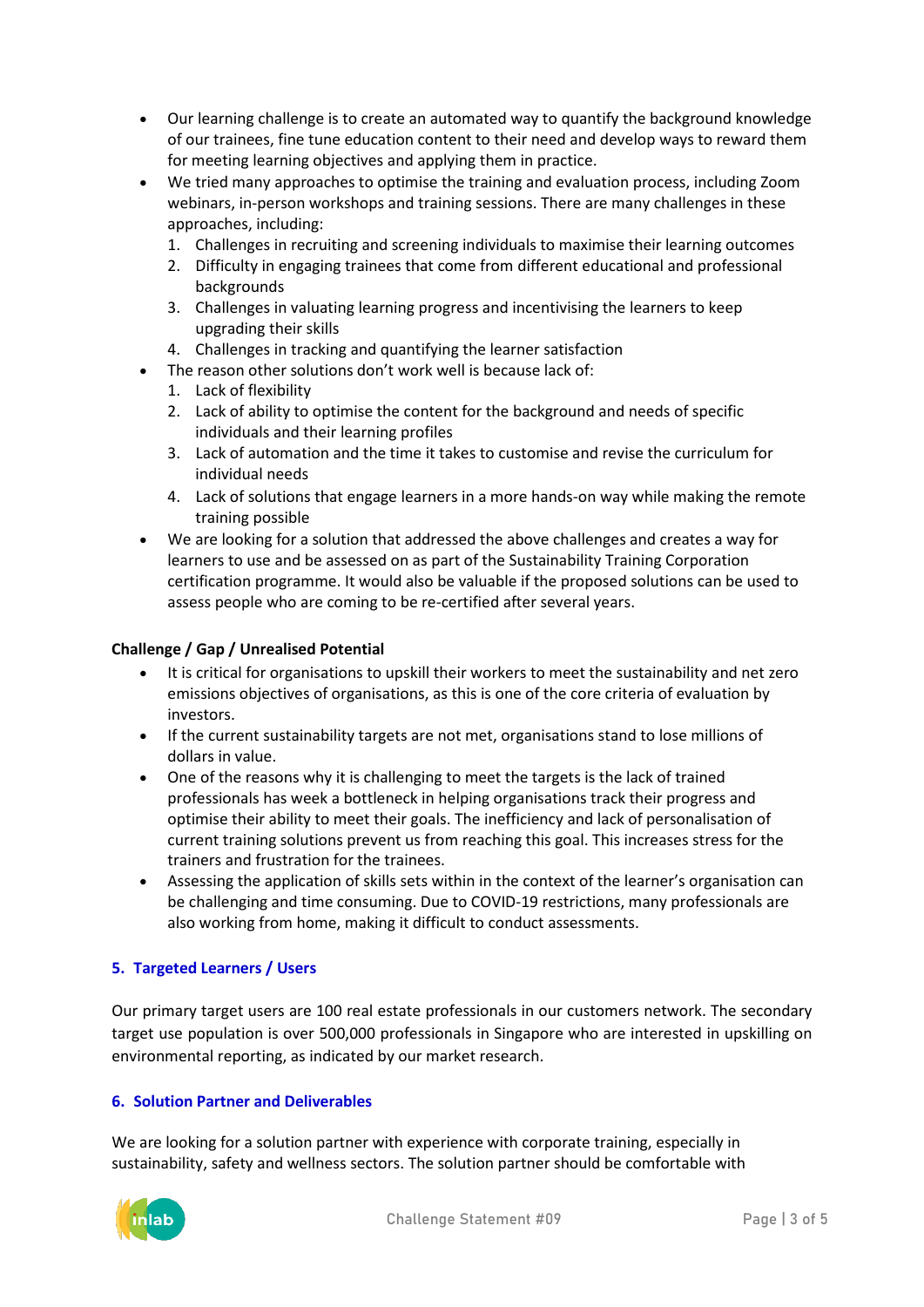developing educational & microlearning content as well as systems for automating and gamifying skills testing and evaluations. Although not required, preference is given to companies started by Singapore citizens of PRs.

## **7. Expectations of Solution**

As some of the educational content is proprietary, the solution must abide by NDA clauses within the organisation and cannot be used for external purposes. This might be negotiable depending on proposal.

## **8. Measures of Success**

## **Success from the perspective of Sustainability Training Corporation:**

- Trainees have a way of being updated on the latest solutions available on the market and how to apply their knowledge within their company and that of their clients;
- Trainees are equipped to be able to meet the specific ESG goals within their company and that of their clients;
- Trainees are encouraged and motivated to do things differently and not go back to the old ways of doing things;
- Trainees are up-skilled and are able to use the qualification to get better jobs;
- Trainees can be assessed based on their competency and qualifications for our certification programme;
- Trainees can be assessed based on how they apply the learning within their company and that of their clients.

## **Success from the perspective of Learners/Trainees:**

- Trainees are able to understand what is on the market in the fastest way;
- Trainees are able to grow their ESG skills and get involved in bigger projects while advancing their professional goals;
- Trainees are connected with a community of learners/ practitioners who can further their learning and knowledge exchange.

## **Success from the perspective of Learners/Trainees's organisation:**

- The organisation is better able to meet its sustainability goals;
- The organisation is better able to meet its productivity goals;
- The organisation is able to encourage stronger cohesion within its team, helping employees to encourage each other and add on to each other's learning.

## **Evaluation criteria & methods:**

- Evaluation criteria: background of solution partner, rollout timeframe, implementation cost, better learning outcomes & ways to engage our audience.
- Evaluation methods: capital ROI, surveys and qualitative feedback from learners during pilot, assessment of learning outcomes.